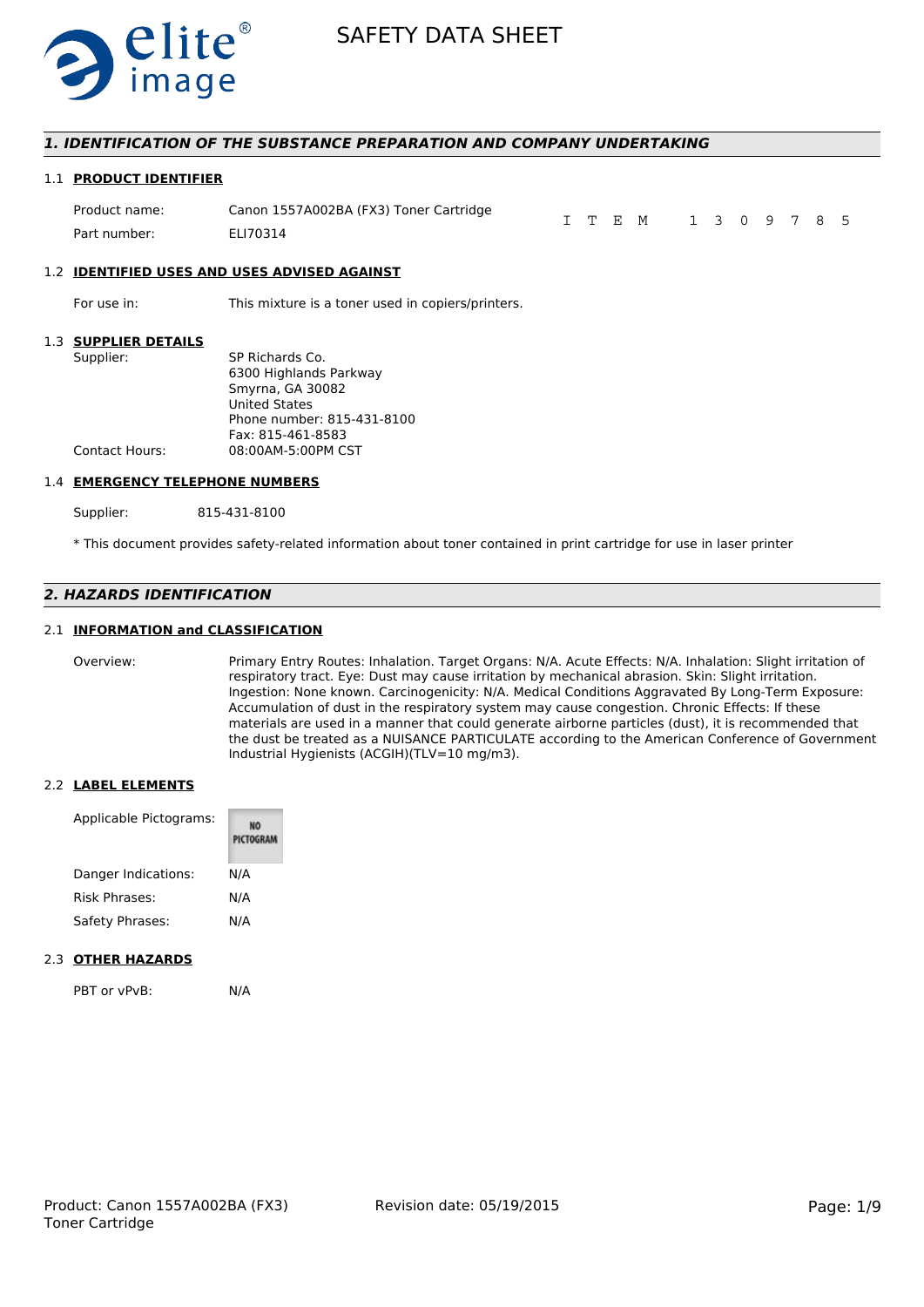

# *3. COMPOSITION / INFORMATION ON INGREDIENTS*

| Ingredients                   | <b>CAS number</b> | Weight % | <b>OSHA</b><br><b>PEL</b>                   | <b>ACGIH</b><br><b>TLV</b>                                     | Other                                                                       |
|-------------------------------|-------------------|----------|---------------------------------------------|----------------------------------------------------------------|-----------------------------------------------------------------------------|
| Styrene-Acrylate<br>Copolymer | 25036-16-2        | >48      |                                             |                                                                |                                                                             |
| Polypropylene                 | 9003-07-0         | $<$ 4    | $5 \text{ mg/m}$ 3 for 10 mg/m3<br>fraction | 15 mg/m3, ACGIH TWA:<br>respirable for nuisance<br>particulate |                                                                             |
| Iron Oxide (Black Pigment)    | 12227-89-3        | $<$ 45   |                                             |                                                                |                                                                             |
| Silica (Amorphous)            | 68909-20-6        | $<$ 3    |                                             |                                                                | Toner is regulated under OSHA as<br>particulate not otherwise<br>regulated. |

The Full Text for all R-Phrases are Displayed in Section 16

# **COMPOSITION COMMENTS**

The Data Shown is in accordance with the latest Directives. This section provides composition information for the toner powder contained in specially designed container inside of the print cartridge.

# *4. FIRST-AID MEASURES*

# 4.1 **FIRST AID MEASURES**

# 4.1.1 **FIRST AID INSTRUCTIONS BY RELEVANT ROUTES OF EXPOSURE**

| Inhalation:   | Remove to fresh air. Treat any irritation symptomatically. Call a physician if condition persists.                                                         |
|---------------|------------------------------------------------------------------------------------------------------------------------------------------------------------|
| Eye contact:  | In case of contact, immediately flush with plenty of low pressure water for at least 15 minutes.<br>Remove any contact lenses to ensure thorough flushing. |
| Skin contact: | Wash well with soap and running water.                                                                                                                     |
| Ingestion:    | N/A                                                                                                                                                        |

# 4.1.2 **ADDITIONAL FIRST AID INFORMATION**

Additional first aid information: After first aid, get appropriate in-plant paramedic or community medical support if serious signs and symptoms persist. Immediate Medical Attention Required: N/A

#### 4.2 **SYMPTOMS AND EFFECTS**

Acute Symptoms from Exposure: N/A Delayed Symptoms from Exposure: N/A

# 4.3 **IMMEDIATE SPECIAL TREATMENT OR EQUIPMENT REQUIRED**

Note to Physicians: N/A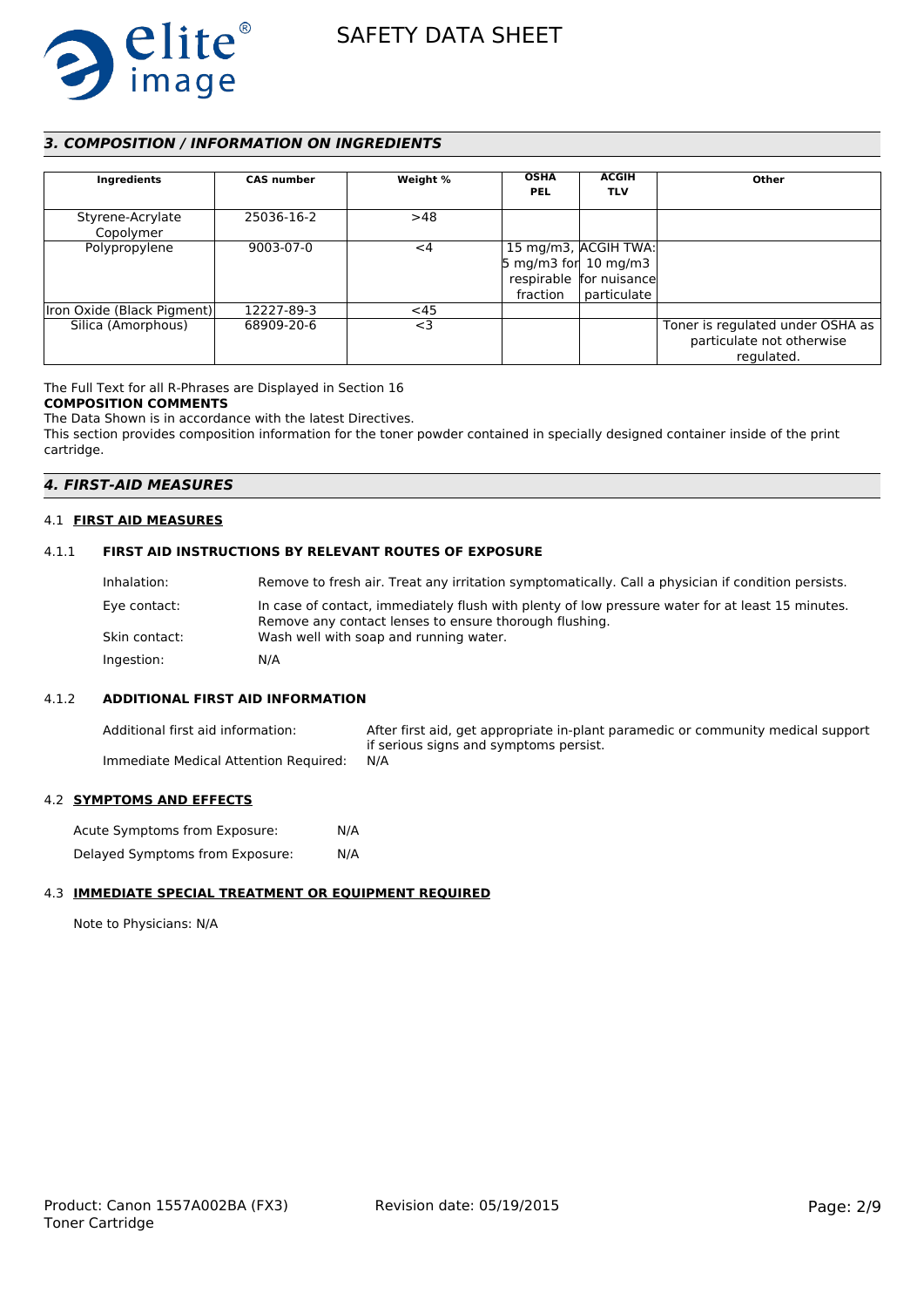

# *5. FIRE-FIGHTING MEASURES*

#### 5.1 **EXTINGUISHING MEDIA**

Recommended Extinguishing Media: Water spray, dry chemical, foam, carbon dioxide, or halon type extinguishers. Do not release runoff from fire control methods to sewers or waterways. Extinguishing Media Not to be Used: N/A

#### 5.2 **SPECIAL HAZARD**

Unusual Fire/Explosion Hazards: May form flammable dust-air mixture. Hazardous Combustion Products: Carbon monoxide, carbon dioxide, nitrogen oxide and smoke. Under certain conditions, some aliphatic aldehydes and carboxylic acids may form. Extinguishing Media Not to be Used: N/A

#### 5.3 **ADVICE FOR FIRE FIGHTERS**

Avoid inhalation of smoke. Wear protective cloting an wear self-contained breathing apparatus

# *6. ACCIDENTAL RELEASE MEASURES*

# 6.1 **PERSONAL PRECAUTIONS, PROTECTIVE EQUIPMENT AND EMERGENCY PROCEDURES**

# 6.1.1 **PRECAUTIONS FOR NON-EMERGENCY PERSONNEL**

N/A

#### 6.1.2 **ADDITIONAL FIRST AID INFORMATION**

N/A

#### 6.1.3 **PERSONAL PROTECTION**

Wear personal protective equipment as described in Section 8.

#### 6.2 **ENVIRONMENTAL PRECAUTIONS**

Regulatory Information: Keep product out of sewers and watercourses.

#### 6.3 **METHODS AND MATERIAL FOR CONTAINMENT AND CLEANUP**

Spill or Leak Cleanup Procedures: Small Spills: Scoop into a container for disposal. Suction up remaining material with a high efficiency vacuum cleaner. Large Spills: Scoop into a container for disposal. Suction up remaining material with a high efficiency vacuum cleaner. Containment: For large spills, avoid suspending particles. Collect for later disposal. Cleanup: No special requirements. Regulatory Requirement: N/A.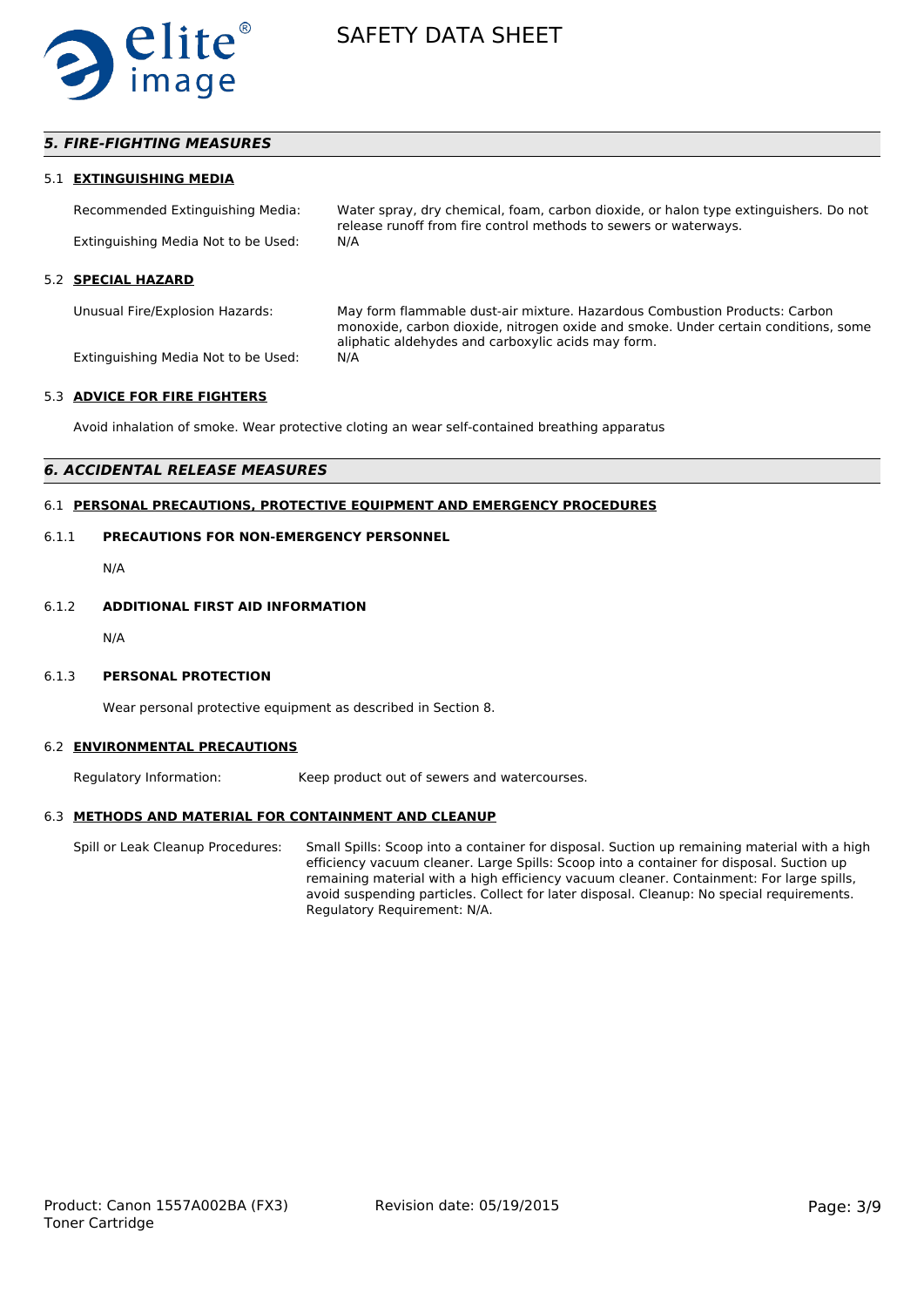

# *7. HANDLING AND STORAGE*

#### 7.1 **PRECAUTIONS FOR SAFE HANDLING**

Recommendations for Handling: No special precautions when used as intended. Keep containers closed, avoid creating dust. Keep away from ignition sources. Advice on General Hygiene: Never eat, drink or smoke in work areas. Practice good personal hygiene after using this material, especially before eating, drinking, smoking, using the restroom, or applying cosmetics.

#### 7.2 **CONDITIONS FOR SAFE STORAGE**

Avoid high temperatures, >100°F/32°C

#### 7.3 **SPECIFIC END USES**

Printing devices

#### *8. EXPOSURE CONTROLS/PERSONAL PROTECTION*

#### 8.1 **CONTROL PARAMETERS**

The best protection is to enclose operations and/or provide local exhaust ventilation at the site of chemical release in order to maintain airborne concentrations of the product below OSHA PELs (See Section 3). Local exhaust ventilation is preferred because it prevents contaminant dispersion into the work area by controlling it at its source.

#### 8.2 **EXPOSURE CONTROLS**

#### **Respiratory protection:**

IMPROPER USE OF RESPIRATORS IS DANGEROUS. Seek professional advice prior to respirator selection and use. Follow OSHA respirator regulations (29 CFR 1910.134 and 1910.137) and, if necessary, wear a NIOSH approved respirator. Select respirator based on its suitability to provide adequate worker protection for given work conditions, levels of airborne contamination, and sufficient levels of oxygen.

#### **Eye/Face Protection:**

Contact lenses are not eye protective devices. Appropriate eye protection must be worn instead of, or in conjunction with contact lenses.

#### **Hand/Skin Protection:**

For emergency or non-routine operations (cleaning spills, reactor vessels, or storage tanks), wear an SCBA. WARNING! Air purifying respirators do not protect worker in oxygen deficient atmospheres.

#### **Additional Protection:**

N/A

#### **Protective Clothing and Equipment:**

Wear chemically protective gloves, boots, aprons, and gauntlets to prevent prolonged or repeated skin contact. Wear splashproof chemical goggles and face shield when working with liquid, unless full face piece respiratory protection is worn.

#### **Safety Stations:**

Make emergency eyewash stations, safety/quick-drench showers, and washing facilities available in work area.

#### **Contaminated Equipment:**

Separate contaminated work clothes from street clothes. Launder before reuse. Remove material from your shoes and clean personal protective equipment. Never take home contaminated clothing.

#### **Comments:**

Never eat, drink or smoke in work areas. Practice good personal hygiene after using this material, especially before eating, drinking, smoking, using the restroom, or applying cosmetics.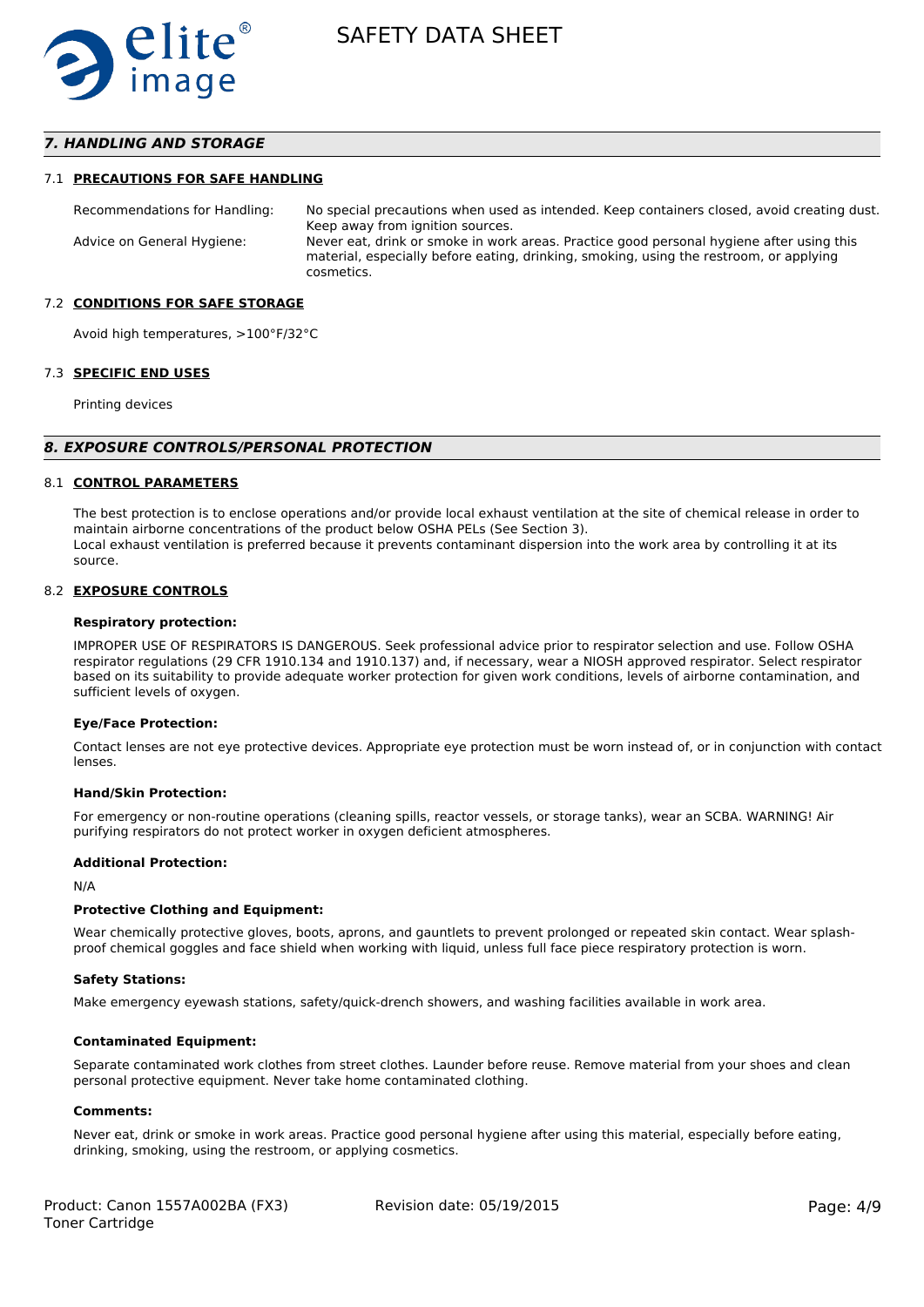

# *9. PHYSICAL AND CHEMICAL PROPERTIES*

# 9.1 **DETAIL INFORMATION**

| Physical state:            | APPEARANCE: Black, free flowing powder. |
|----------------------------|-----------------------------------------|
| Color:                     | Black                                   |
| Odor:                      | Odorless.                               |
| Odor threshold:            | N/A                                     |
|                            |                                         |
| Boiling point:             | N/A                                     |
| Melting point:             | N/A                                     |
| Flash point:               | N/A                                     |
| <b>Explosion limits:</b>   | N/A                                     |
| Relative density:          | N/A                                     |
| Auto-ignition temperature: | Not Determined.                         |

#### 9.2 **OTHER INFORMATION**

VAPOR DENSITY (Air=1): Heavier than air. SPECIFIC GRAVITY: (H2O=1, at 4°C): 1.8. WATER SOLUBILITY: Negligible.

# *10. CHEMICAL STABILITY AND REACTIVITY*

## 10.1 **Reactivity:**

| <b>Reactivity Hazards:</b><br><b>Data on Mixture Substances:</b> | None<br>None                                                                                                   |
|------------------------------------------------------------------|----------------------------------------------------------------------------------------------------------------|
| 10.2 Chemical Stability:                                         | The product is stable. Under normal conditions of storage and use, hazardous<br>polymerisation will not occur. |
| 10.3 Hazardous Polymerization:                                   | Stable under conditions of normal use.                                                                         |
| 10.4 Conditions to Avoid:                                        | Keep away from heat, flame, sparks and other ignition sources.                                                 |
| 10.5 Incompatible Materials:                                     | Strong oxidising materials                                                                                     |
| 10.6 Hazardous Decomposition:                                    | Will not occur.                                                                                                |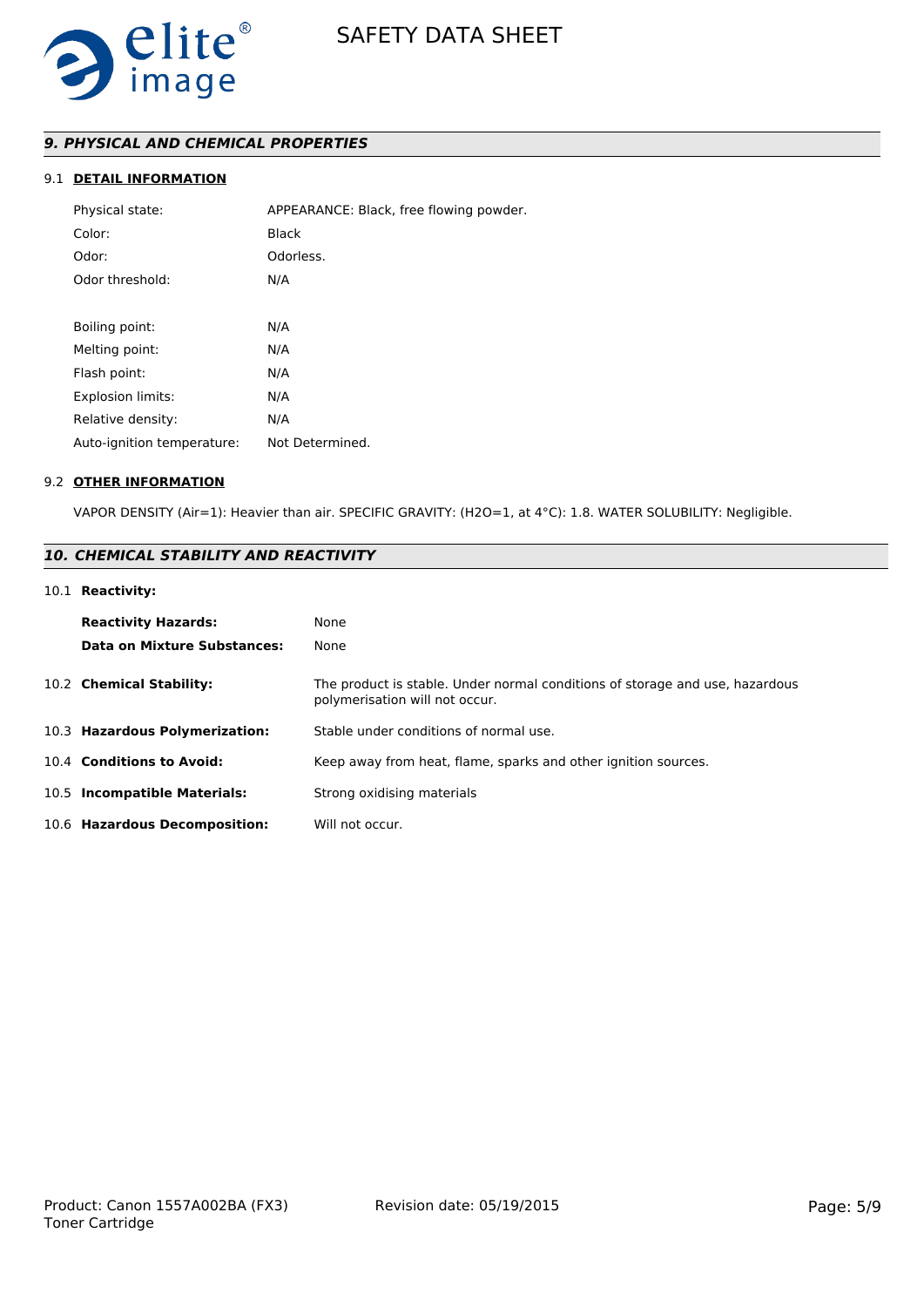

# *11. INFORMATION ON TOXICOLOGICAL EFFECT*

| <b>Mixtures:</b>                   | N/A                                            |
|------------------------------------|------------------------------------------------|
| <b>Acute Toxicity:</b>             | N/A                                            |
| <b>Skin Corrosion/Irritation:</b>  | N/A                                            |
| <b>Serious Eye Damage:</b>         | N/A                                            |
| Inhalation:                        | N/A                                            |
| <b>Sensitization:</b>              | N/A                                            |
| <b>Mutagenicity:</b>               | N/A                                            |
| Carcinogenicity:                   | N/A                                            |
| <b>Reproductive Toxicity:</b>      | N/A                                            |
| <b>STOT - Single Exposure:</b>     | N/A                                            |
| <b>STOT - Multiple Exposure:</b>   | N/A                                            |
| Ingestion:                         | N/A                                            |
| <b>Hazard Class Information:</b>   | N/A                                            |
| <b>Mixture on Market Data:</b>     | N/A                                            |
| Symptoms:                          | N/A                                            |
| <b>Delayed/Immediate Effects:</b>  | N/A                                            |
| <b>Test Data on Mixture:</b>       | See NIOSH, RTECS for additional toxicity data. |
| <b>Not Meeting Classification:</b> | N/A                                            |
| <b>Routes of Exposure:</b>         | N/A                                            |
| <b>Interactive Effects:</b>        | N/A                                            |
| <b>Absence of Specific Data:</b>   | N/A                                            |
| <b>Mixture vs Substance Data:</b>  | N/A                                            |

#### *12. ECOLOGICAL INFORMATION*

| 12.2 Degradability:<br>N/A<br>12.3 Bioaccumulation Potential: N/A<br>12.4 Mobility in Soil:<br>N/A<br>12.5 PBT & vPvB Assessment:<br>N/A<br>12.6 Other Adverse Effects:<br>N/A | 12.1 Eco toxicity: | N/A |
|--------------------------------------------------------------------------------------------------------------------------------------------------------------------------------|--------------------|-----|
|                                                                                                                                                                                |                    |     |
|                                                                                                                                                                                |                    |     |
|                                                                                                                                                                                |                    |     |
|                                                                                                                                                                                |                    |     |
|                                                                                                                                                                                |                    |     |

# *13. DISPOSAL CONSIDERATIONS*

#### **Disposal Information:**

 Dispose as a solid waste in accordance with local authority regulations. Empty container retains product residue.

# **Physical/Chemical Properties that affect Treatment:**

Symbol: This product is not classified as dangerous

Risk Phrases: This product is not classified according to the federal, state and local environmental regulations.

#### **Waste Treatment Information:**

Do not shred toner cartridge, unless dust-explosion prevention measures are taken. Finely dispersed particles may form explosive mixtures in air. Dispose of in compliance with federal, state, and local regulations.

#### **Personal Protection Required:**

N/A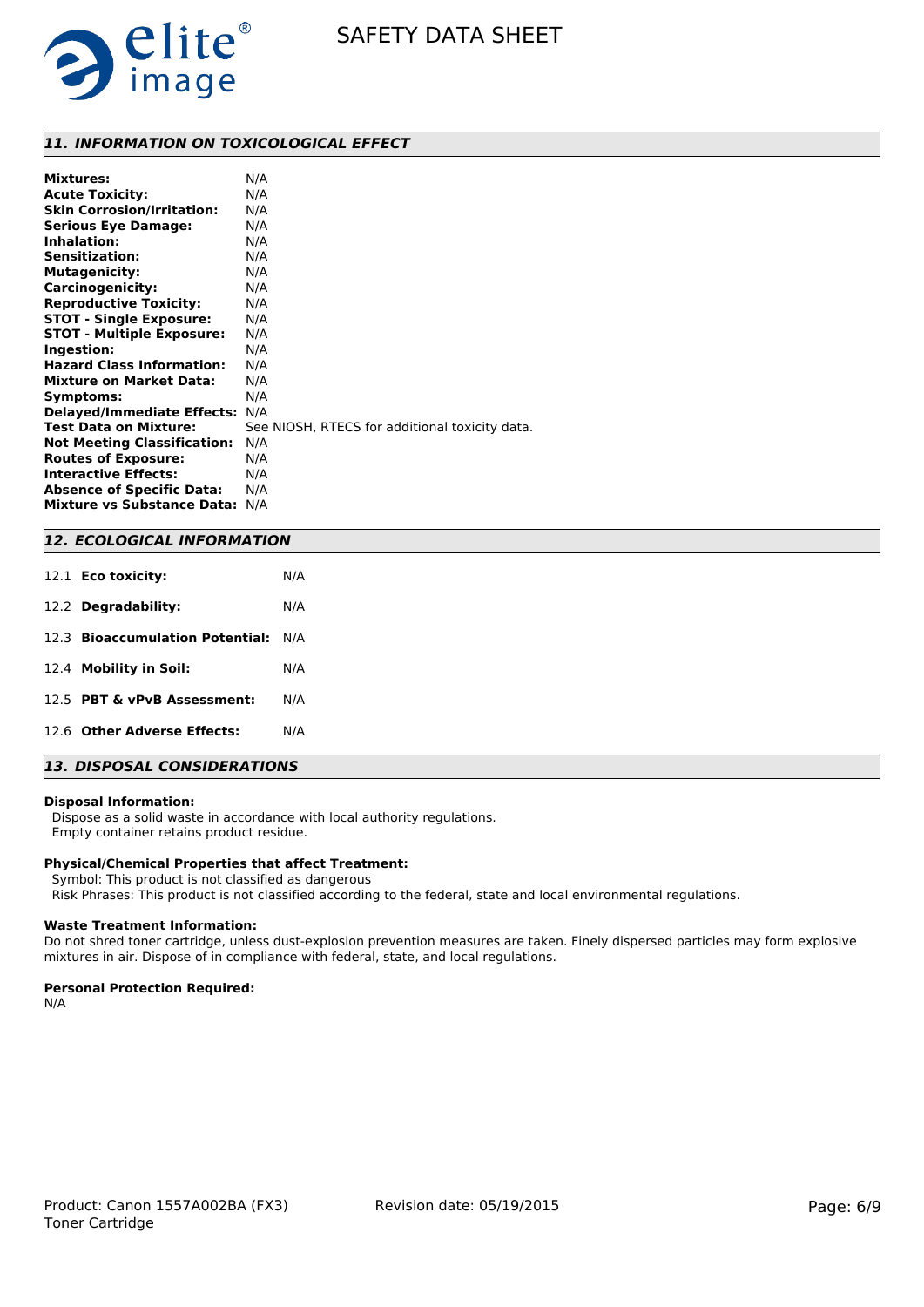

# *14. TRANSPORT INFORMATION*

| 14.1 <b>ID Number:</b>      | DOT Transportation Data (49 CFR 172.101): Not specifically listed. |
|-----------------------------|--------------------------------------------------------------------|
| 14.2 Shipping Name:         | N/A                                                                |
| 14.3 Hazard Class:          | HMIS Rating: Health = $1$ Fire = $1$ Reactivity = $1$              |
| 14.4 Packing Group:         | N/A                                                                |
| 14.5 Environmental Hazards: | N/A                                                                |
| 14.6 User Precautions:      | N/A                                                                |
| 14.7 Bulk Transport:        | N/A                                                                |

# *15. REGULATORY INFORMATION*

#### 15.1 **Regulatory Information:** N/A

#### **EPA Regulatory Information:** RCRA Hazardous Waste Number: Not listed (40 CFR 261.33). RCRA Hazardous Waste Classification (40 CFR 261): Not classified. SARA Toxic Chemical (40 CFR 372.65): Not listed. SARA EHS (Extremely Hazardous Substance) (40 CFR 355): Not listed, Threshold Planning Quantity (TPQ).

#### **CERCLA Reportable Quantity:** CERCLA Hazardous Substance (40 CFR 302.4) listed/unlisted specific per RCRA, sec. 3001; CWA sec.311 (b)(4); CWA, Sec. 307(a), CAA, Sec.112. CERCLA Reportable Quantity (RQ): Not listed.

# 15.2 **Superfund Information:**

# **Hazard Categories:**

**Immediate:** N/A

#### **Delayed:** N/A

**Fire:** Flammability Classification: 1 Slight (HMIS, NFPA)

# **Pressure:** N/A

**Reactivity:** N/A

### **Section 302 - Extremely Hazardous:** N/A

**Section 311 - Hazardous:** N/A

| 15.3 State Regulations:            | Check your state's regulations that may specifically list copy machine toner.                               |
|------------------------------------|-------------------------------------------------------------------------------------------------------------|
| 15.4 Other Regulatory Information: | OSHA Regulations, Air Contaminant (29 CFR 1910.1000< Table Z-1-A): Particulates not<br>otherwise regulated. |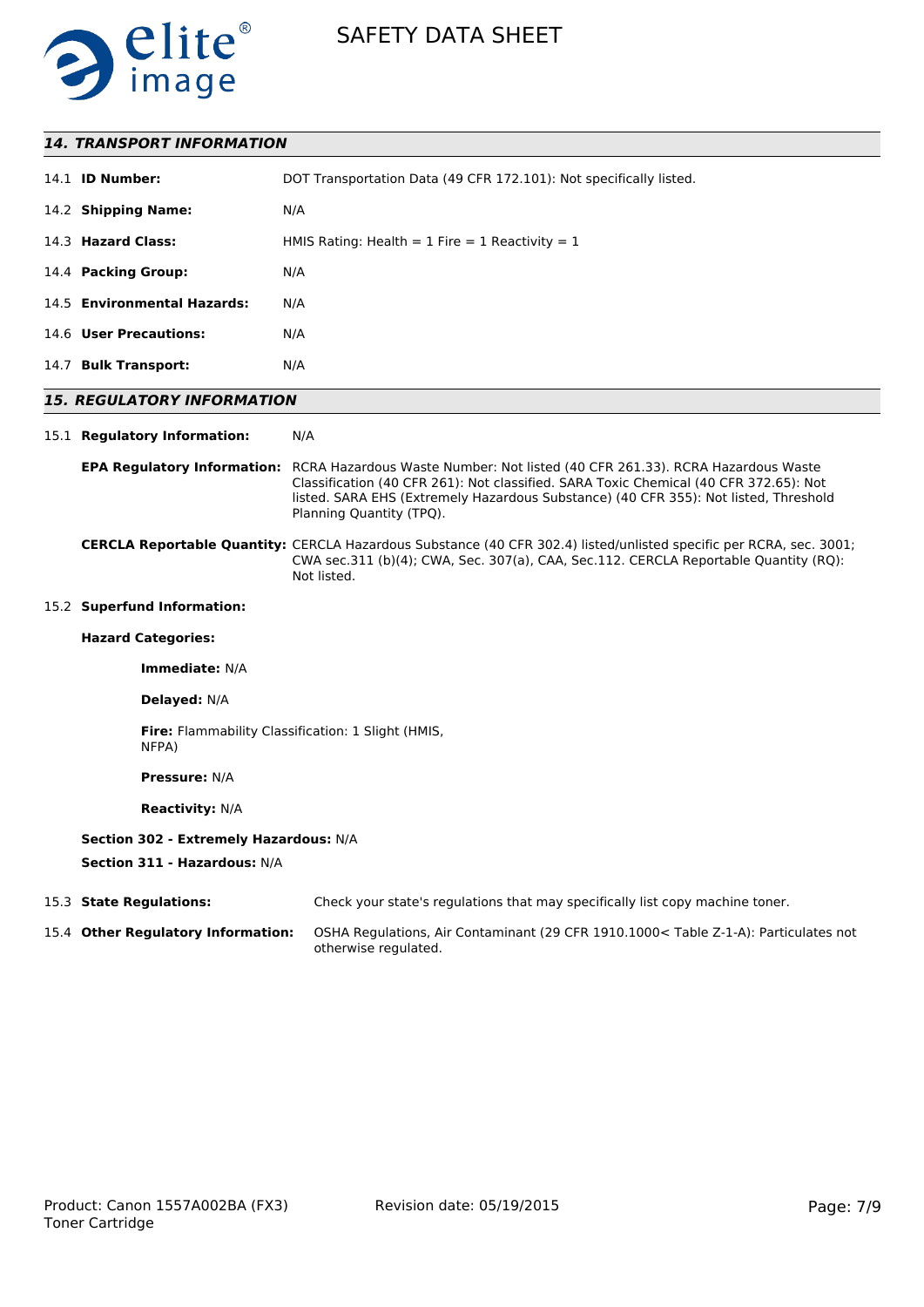

# *16. OTHER INFORMATION*

| <b>General Comments:</b>          | This information is based on our current knowledge. It should not therefore be construed as<br>quaranteeing specific properties of the products as described or their suitability for a particular<br>application |
|-----------------------------------|-------------------------------------------------------------------------------------------------------------------------------------------------------------------------------------------------------------------|
| <b>Creation Date of this SDS:</b> | 09/17/2015                                                                                                                                                                                                        |